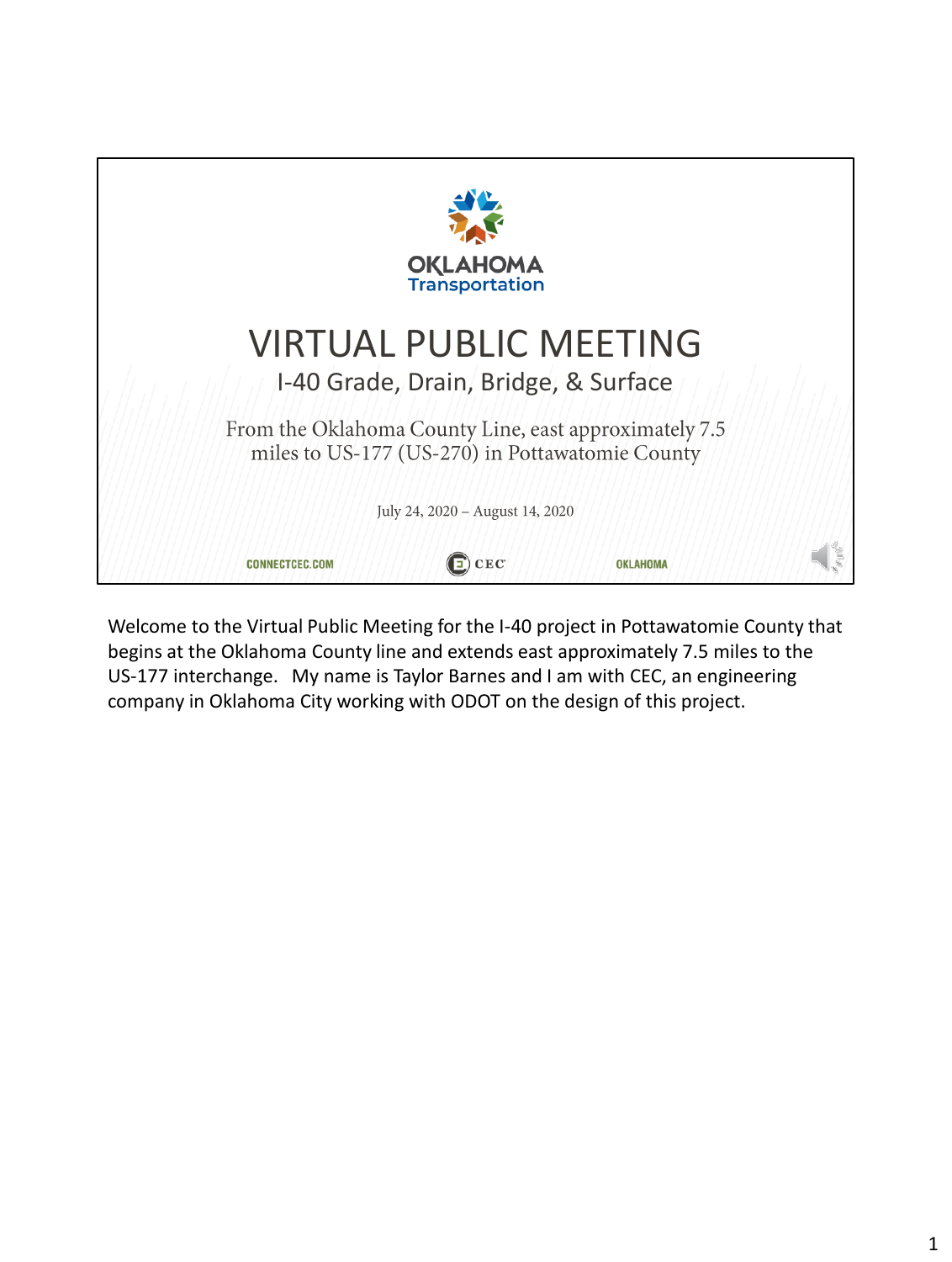

This presentation will explain the purpose and need for the project. The existing conditions and constraints which have been identified that affect the project will be summarized along with the proposed improvements included in the project and the anticipated schedule. A fly-through animation of the project is also available on this website that you can view for more information.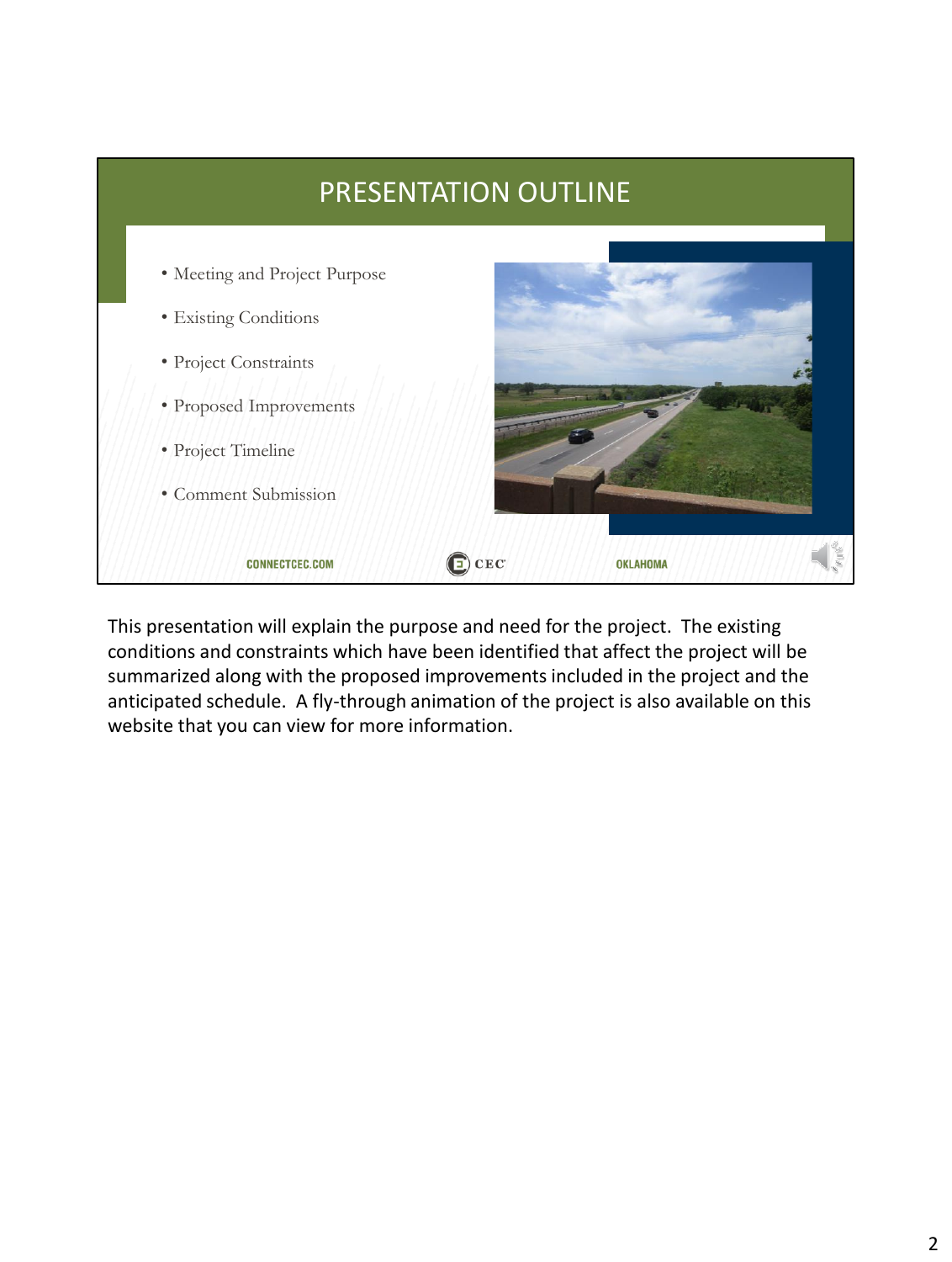

This slide provides a visual aid for the overall project extents. The blue boundary represents the study area that has been established to collect data and identify constraints that are relative to the project. North is toward the top of the page. The project begins at the top left of the aerial image, at the county line, and extends east approximately 7.5 miles to the US-177 interchange shown at the bottom right of the aerial image.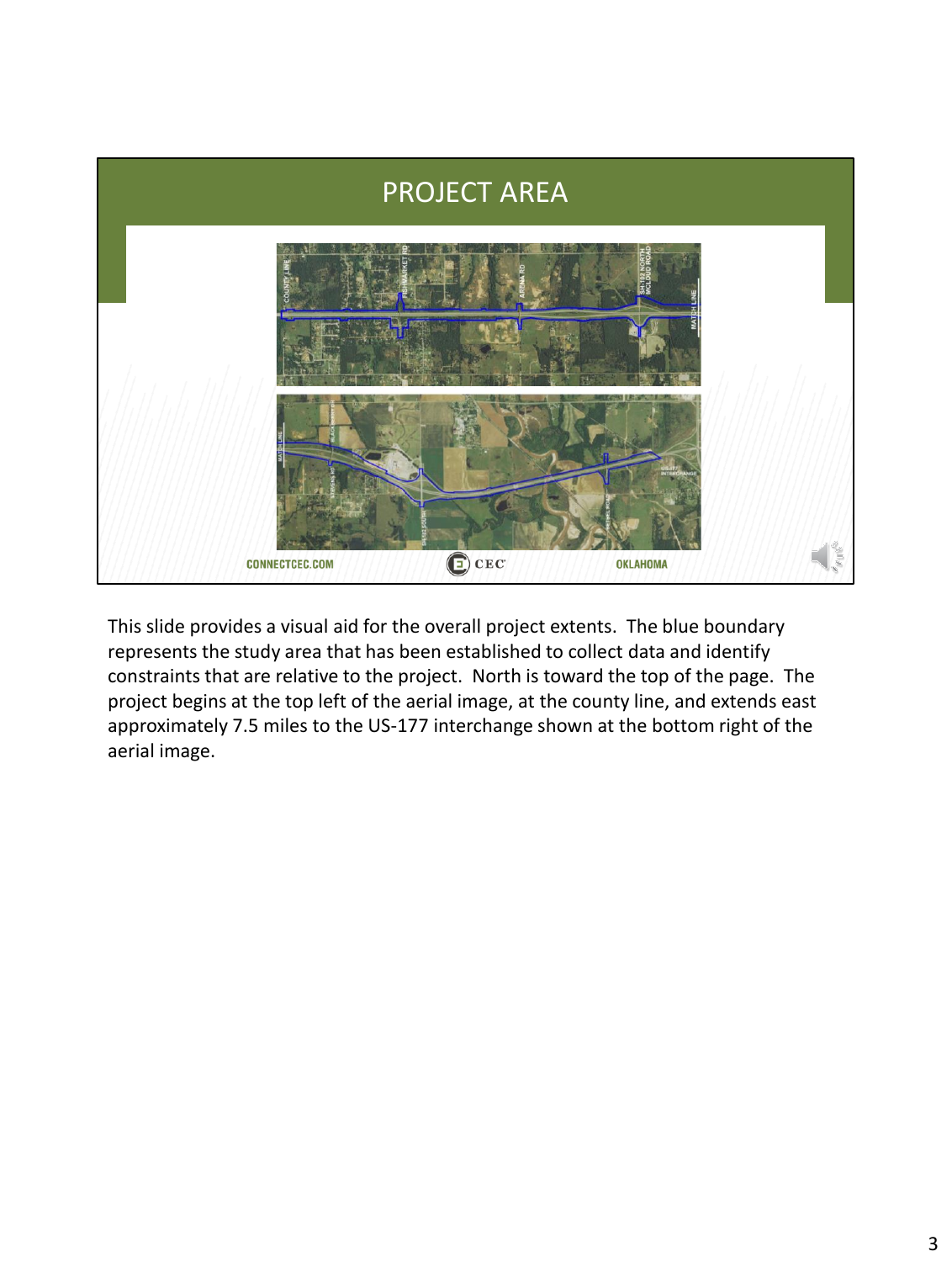

The purpose of this meeting is to present the project on this section of I-40 to the public and obtain public input for the project as well as information on existing conditions that may be useful in the project development. We will present the next steps in the project development process and the anticipated schedule for construction. We will also explain how to ask questions or make comments on the project.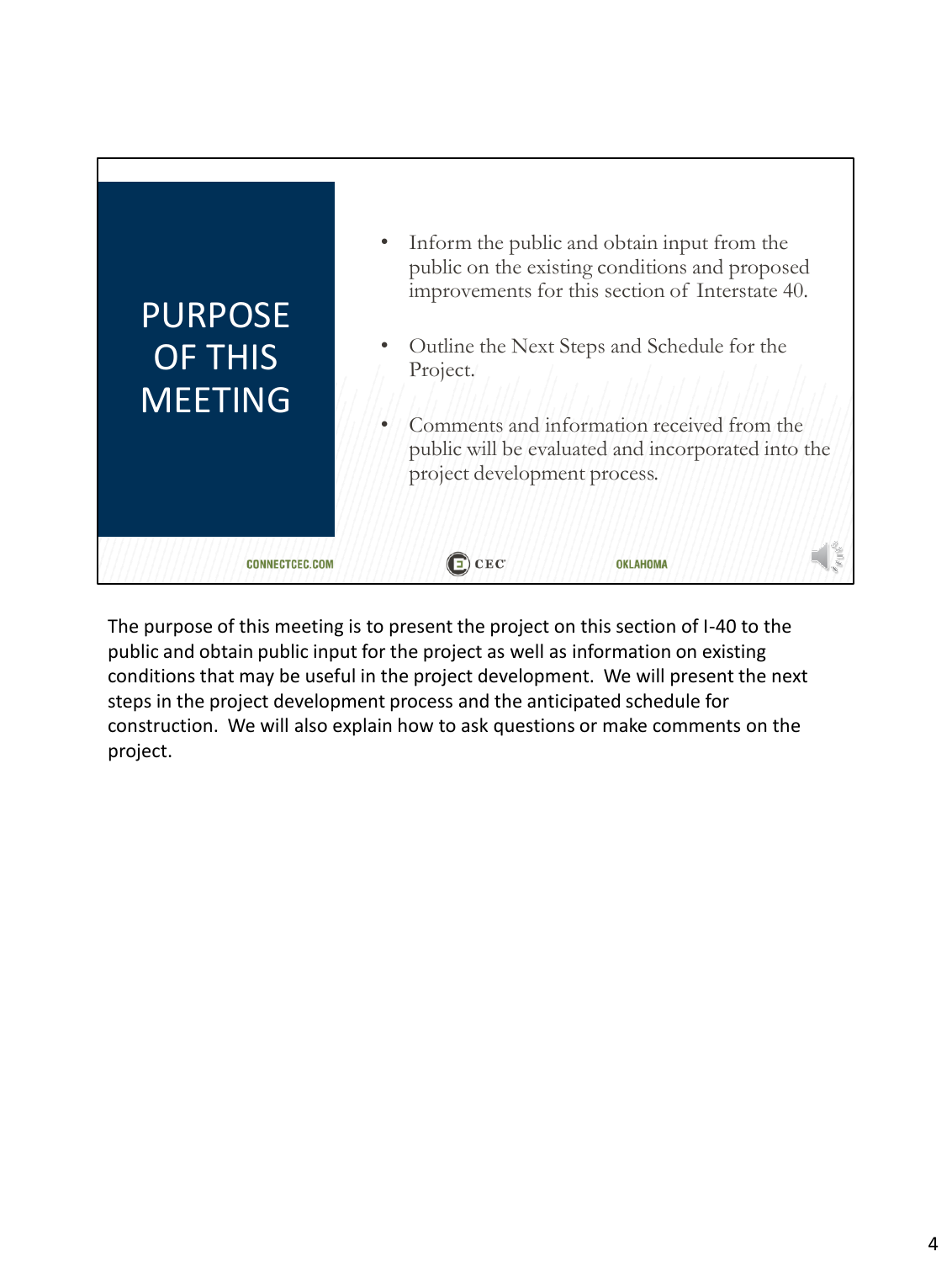

This slide shows typical milestones in the project development process. At this time, the environmental studies and preliminary engineering have been completed to the point that we are able to define environmental constraints that may be impacted by the project and we are able to identify areas within the project extents where additional right-of-way will be needed. We are currently in the public involvement phase where we inform the public of the project and receive input. Next, the environmental document will be finalized, and right-of-way will be acquired as the design is finalized for construction.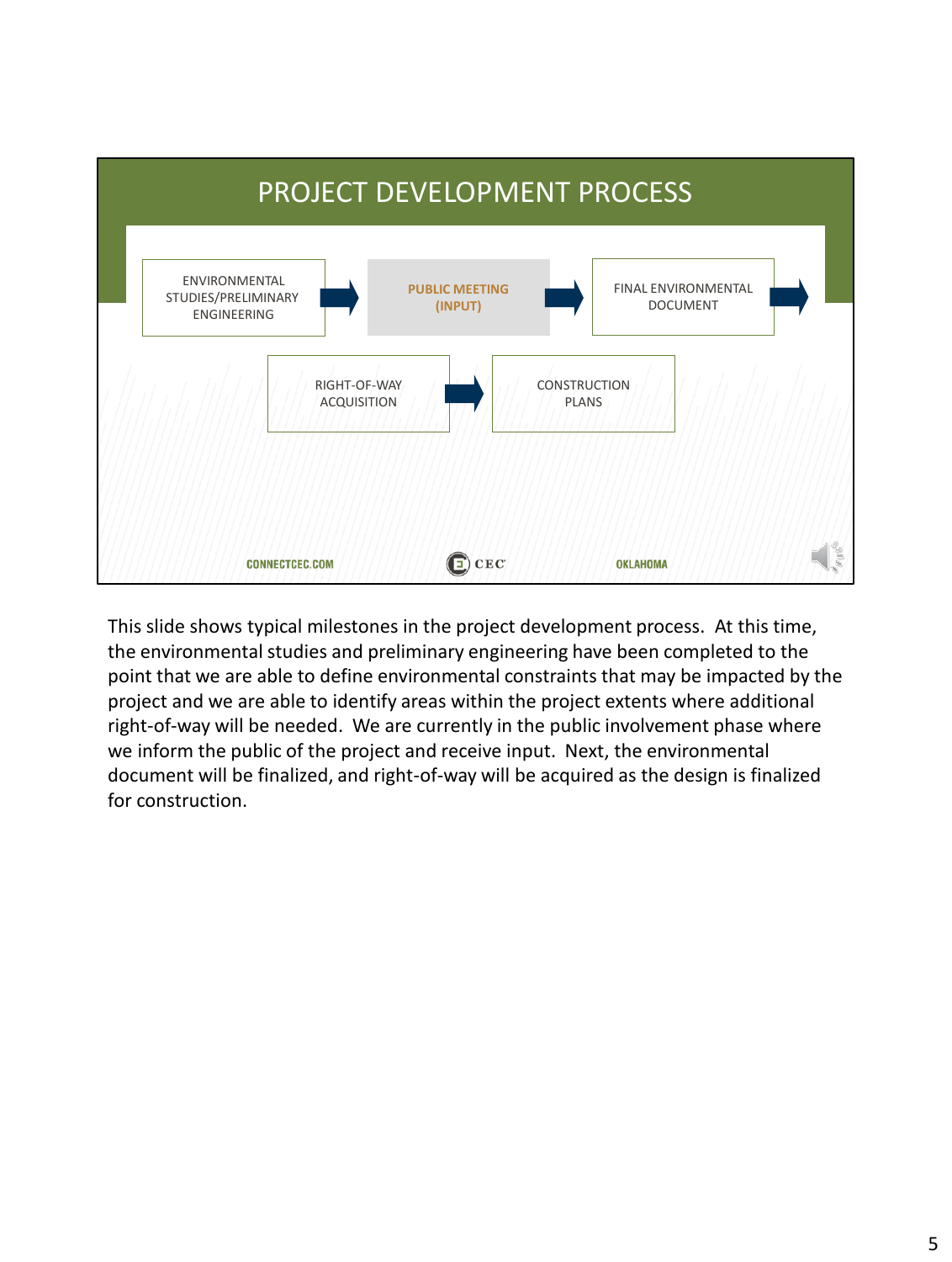

Thank you, Taylor. My name is Ben Hagood, and I'm an environmental scientist helping conduct the environmental review for the project. Multiple studies and analyses have been performed during the planning and early design phases of the project to consider potential environmental impacts. Typical environmental evaluation criteria include consideration of natural resources (like waterbodies and protected wildlife), cultural resources (like historic properties or structures), tribal properties, residential and commercial relocations, environmental justice, hazardous or contaminated waste sites, air quality, utilities conflicts, and traffic noise impacts. In the next few slides, I'm going to summarize noteworthy findings of various environmental evaluations.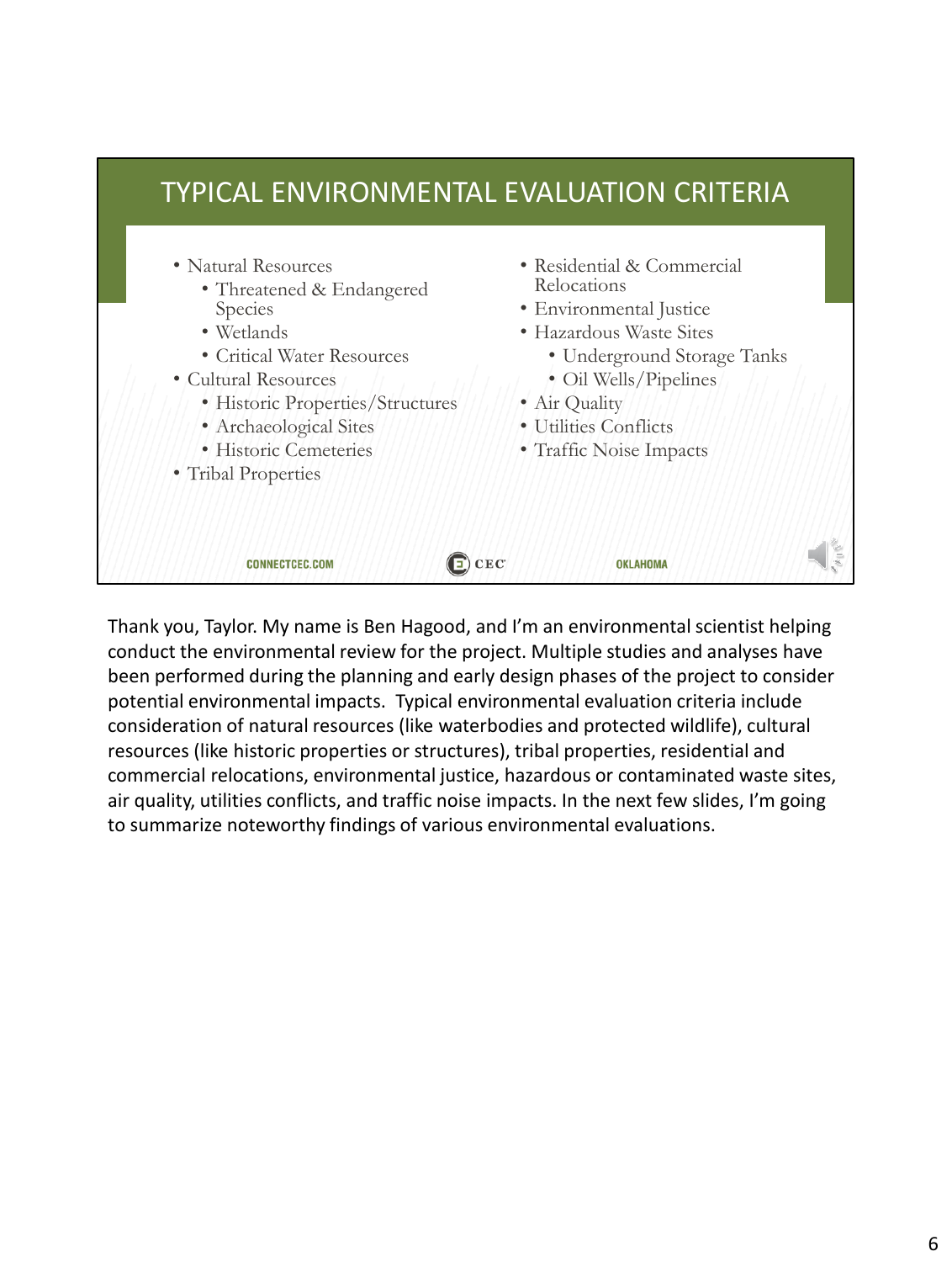## NOTEWORTHY ENVIRONMENTAL STUDY FINDINGS Waterways & Wetlands • Project includes crossing the North Canadian River, North Deer Creek, and multiple unnamed streams • Avoidance and minimization measures will be implemented, and stream crossings can be permitted by the U.S. Army Corps of Engineers under Section 404 of the Clean Water Act • No impact to wetlands  $\bigodot$  CEC **CONNECTCEC.COM OKLAHOMA**

Regarding protected waterbodies and wetlands, environmental scientists conducted pedestrian surveys of the project area. The proposed project crosses multiple unnamed streams, North Deer Creek, and the North Canadian River. This photograph shows a typical sandy bank of the North Canadian River. No wetlands were identified within the proposed project area. The proposed stream and river crossings will incorporate water quality protection best management practices to minimize erosion and the release of sediment into waterbodies. As proposed, the project can be authorized under Section 404 of the Clean Water Act with a Nationwide General Permit by the U.S. Army Corps of Engineers. No significant permanent adverse impacts to streams, rivers, or wetlands are expected.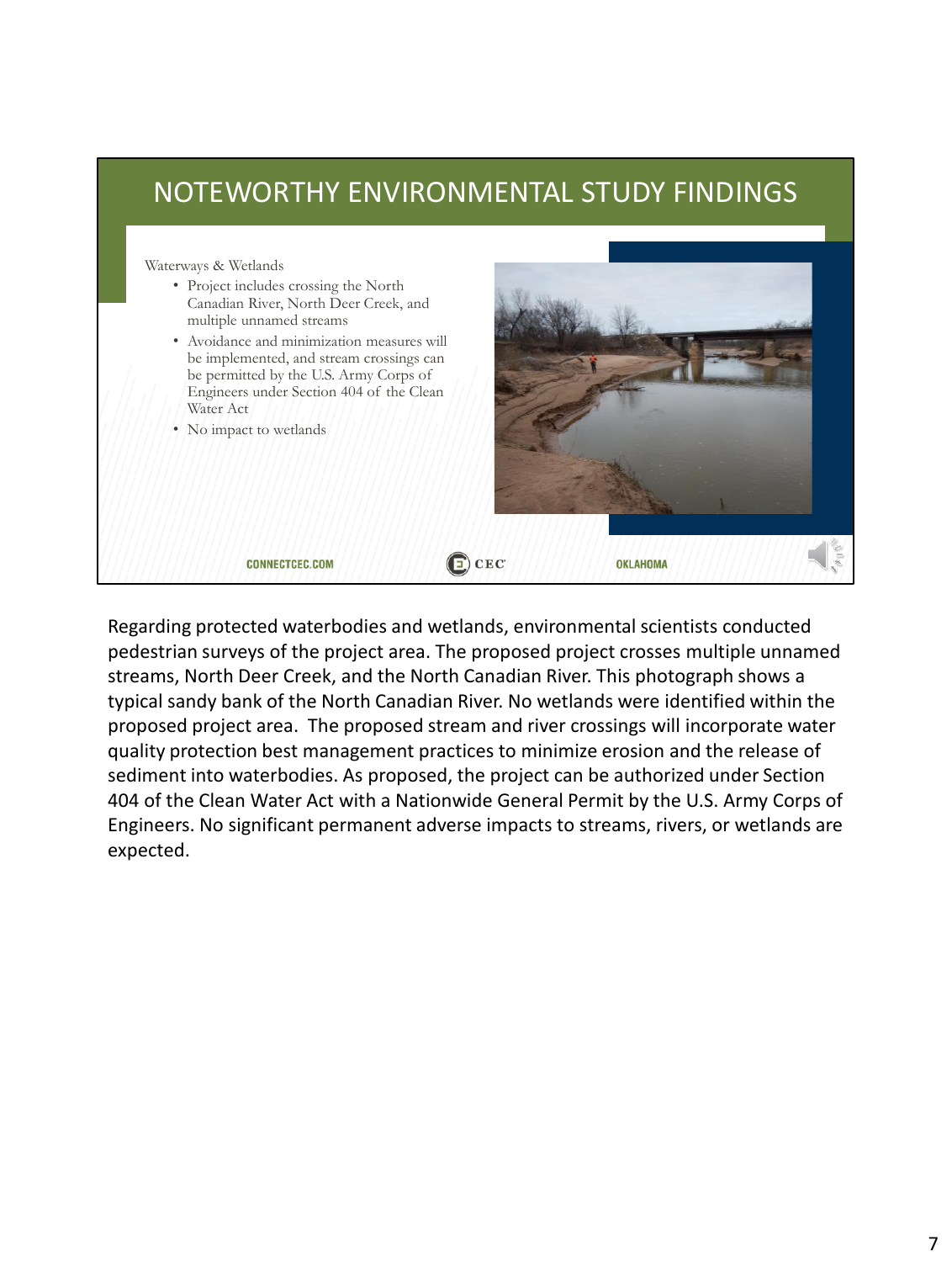# NOTEWORTHY ENVIRONMENTAL STUDY FINDINGS

Hazardous Materials Assessment

• Environmental Site Assessment was conducted • No areas were identified that pose a significant environmental risk to the proposed project

### Cultural Resources Survey

- No artifacts/cultural materials found
- Dale Cemetery is adjacent to project but would not be impacted

Protected Species

- Threatened and Endangered Species habitat surveys were conducted
- Coordinated with U.S. Fish and Wildlife Service
- Avoidance and minimization measures will be implemented, and no significant impacts to protected species are expected

#### **CONNECTCEC.COM**



An Environmental Site Assessment was conducted to determine the potential impact from hazardous materials or contaminants. No areas were identified that pose a significant environmental risk to the proposed project. A cultural resources survey was conducted, which considers the potential to impact significant historic and archaeological resources. No significant cultural artifacts or materials were found during the survey. One cemetery named Dale Cemetery was identified adjacent to the project area. Dale Cemetery is proposed to be avoided, so no impacts to the cemetery are expected. A biological survey was conducted to consider potential impacts to protected species and their habitat. Following the survey, we coordinated with the U.S. Fish and Wildlife Service. Similar to what is proposed at waterbodies, different avoidance and minimization measures and best practices will be implemented (like timing certain construction activities during non-breeding seasons). As such, no significant impacts to protect species are expected.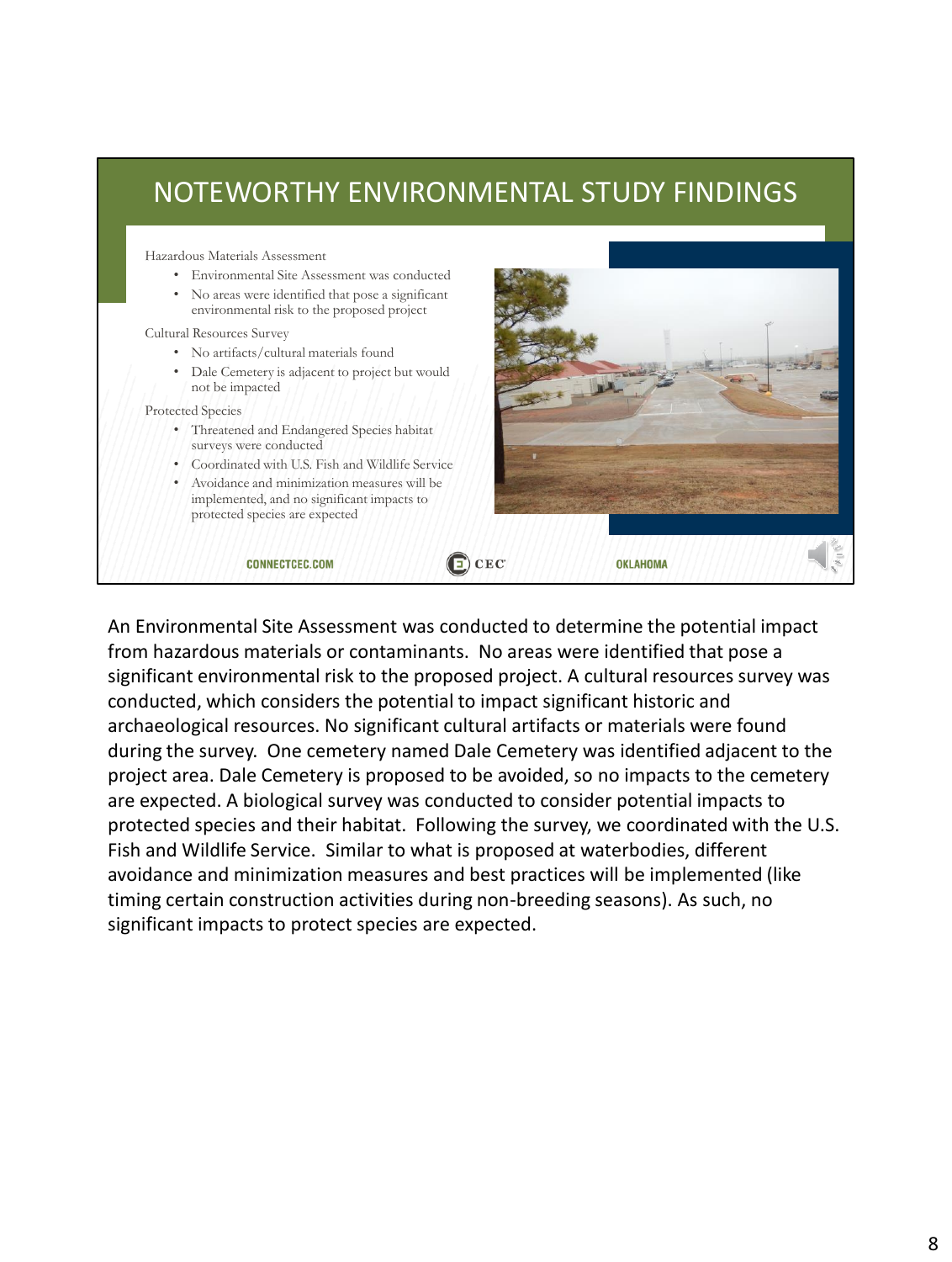# NOTEWORTHY ENVIRONMENTAL STUDY FINDINGS

Noise Analysis

- Traffic Noise Study completed according to FHWA/ODOT policies and procedures
- Results of the analysis indicated that noise barrier walls ranging up to the maximum of 22 feet were not feasible and/or reasonable in accordance with ODOT noise policy for noise walls
- Noise barriers are not required as part of the proposed project

### Environmental Justice

- No disproportionate impacts to disenfranchised (low-income or minority) communities were identified
- No property relocations are proposed for this project

**CONNECTCEC.COM** 



A traffic noise analysis, including modeling of traffic noise within the project extents, has been conducted. Federal Highway Administration's Traffic Noise Model Version 2.5 was utilized to model existing and future conditions. This slide shows a screenshot depicting modeled noise receivers near the western limits of the project. Results of the analysis indicated that noise barrier walls, ranging up to a maximum height of 22 feet, were not feasible and/or reasonable in accordance with ODOT noise policy for noise walls. As such, noise barriers are not required as part of the proposed project. Regarding environmental justice considerations, an environmental justice screening review was conducted, and no traditionally disenfranchised communities (like lowincome or minority communities) were identified that would be disproportionately impacted by the proposed project. Additionally, no property relocations are proposed. With that, I'll hand it back to you Taylor.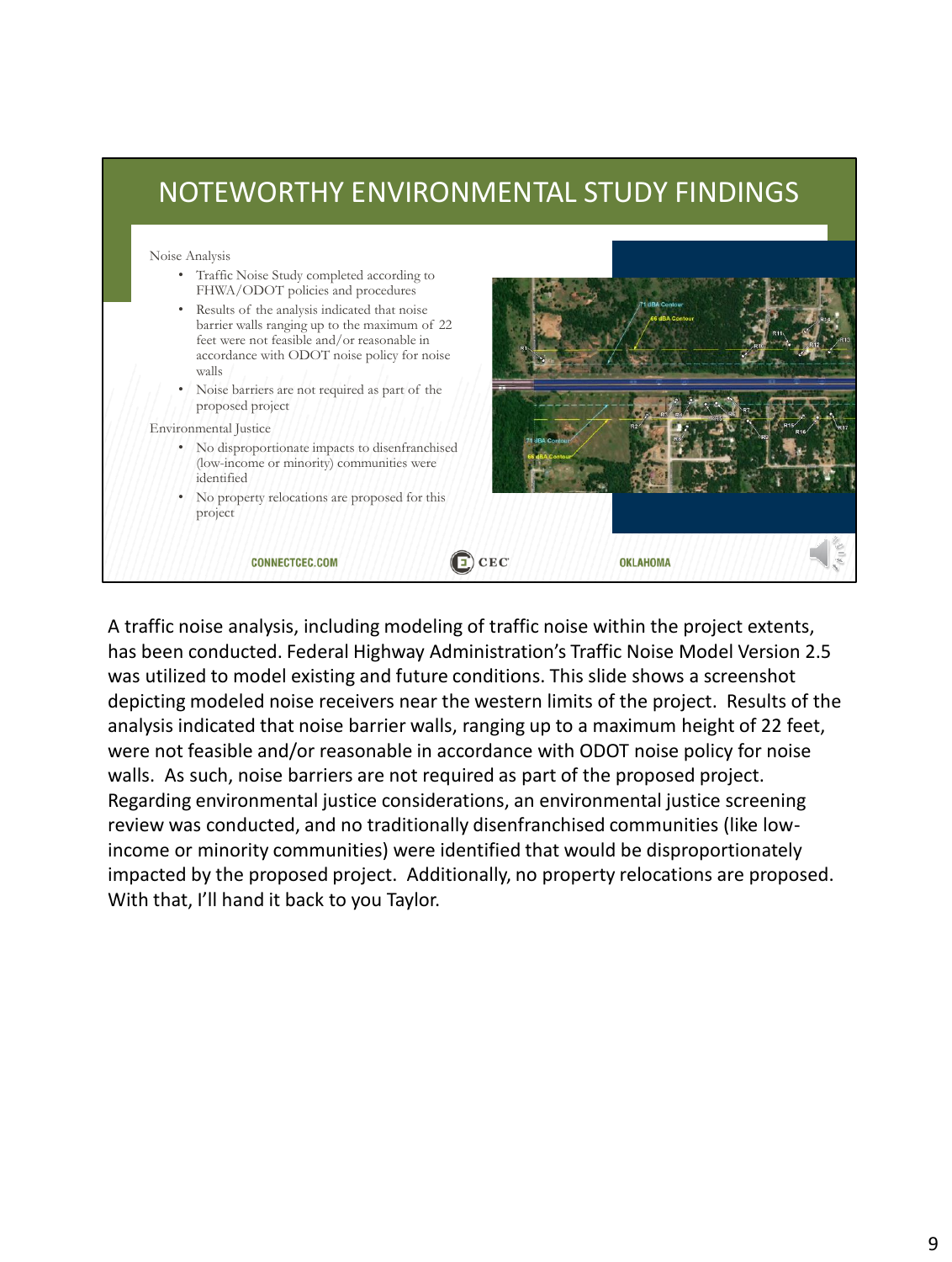

Construction of this section of I-40 was completed in the early 1960's. The design was based on a 1975 design traffic volume of 12,500 vehicles per day, which is much lower than this section carries today. The existing pavement is in fair condition and there are two functionally obsolete bridges and three load posted bridges in the project extents that carry local roads over I-40.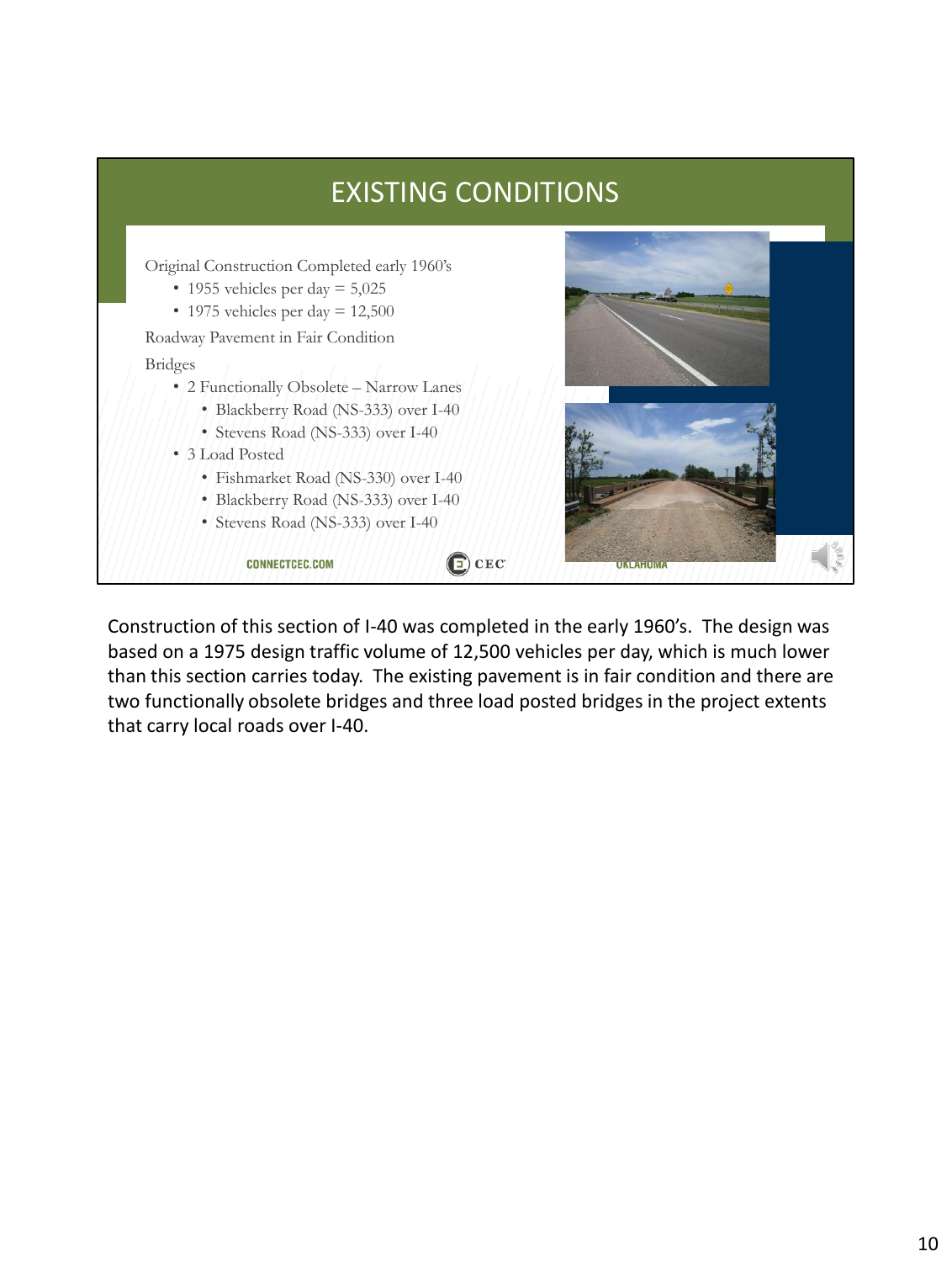| <b>EXISTING CONDITIONS</b>                                                                                         |  |  |  |  |  |
|--------------------------------------------------------------------------------------------------------------------|--|--|--|--|--|
| Current Traffic Demands<br>• I-40 Mainline                                                                         |  |  |  |  |  |
| • 2019 Data: 40,000 vehicles per day with 20% Trucks<br>• 2050 Projection: 67,280 vehicles per day with 20% Trucks |  |  |  |  |  |
| • SH-102 North (McLoud Road) Interchange                                                                           |  |  |  |  |  |
| • 2019 Data: 5,300 vehicles per day with 19% Trucks                                                                |  |  |  |  |  |
| • 2050 Projections: 9,410 vehicles per day with 10% Trucks<br>• Arena Road over I-40                               |  |  |  |  |  |
| • 2019 Data: 30 vehicles per day                                                                                   |  |  |  |  |  |
| • Blackberry Dr./Stevens Road over I-40                                                                            |  |  |  |  |  |
| · 2019 Data: 30 vehicles per day                                                                                   |  |  |  |  |  |
|                                                                                                                    |  |  |  |  |  |
| OKLAHOMA<br><b>CONNECTCEC.COM</b>                                                                                  |  |  |  |  |  |

The traffic volumes that are carried by this section of I-40 are much higher than the original design was based on. Traffic data collected in 2019 shows that this section of I-40 carries approximately 40,000 vehicles per day. Trucks account for approximately 20% of those volumes. Traffic volumes are projected to increase in the future, resulting in increased congestion. The traffic data collected also shows that the traffic on Arena Rd. and Blackberry Dr./Stevens Rd., local roads over I-40, are small at approximately 30 vehicles per day.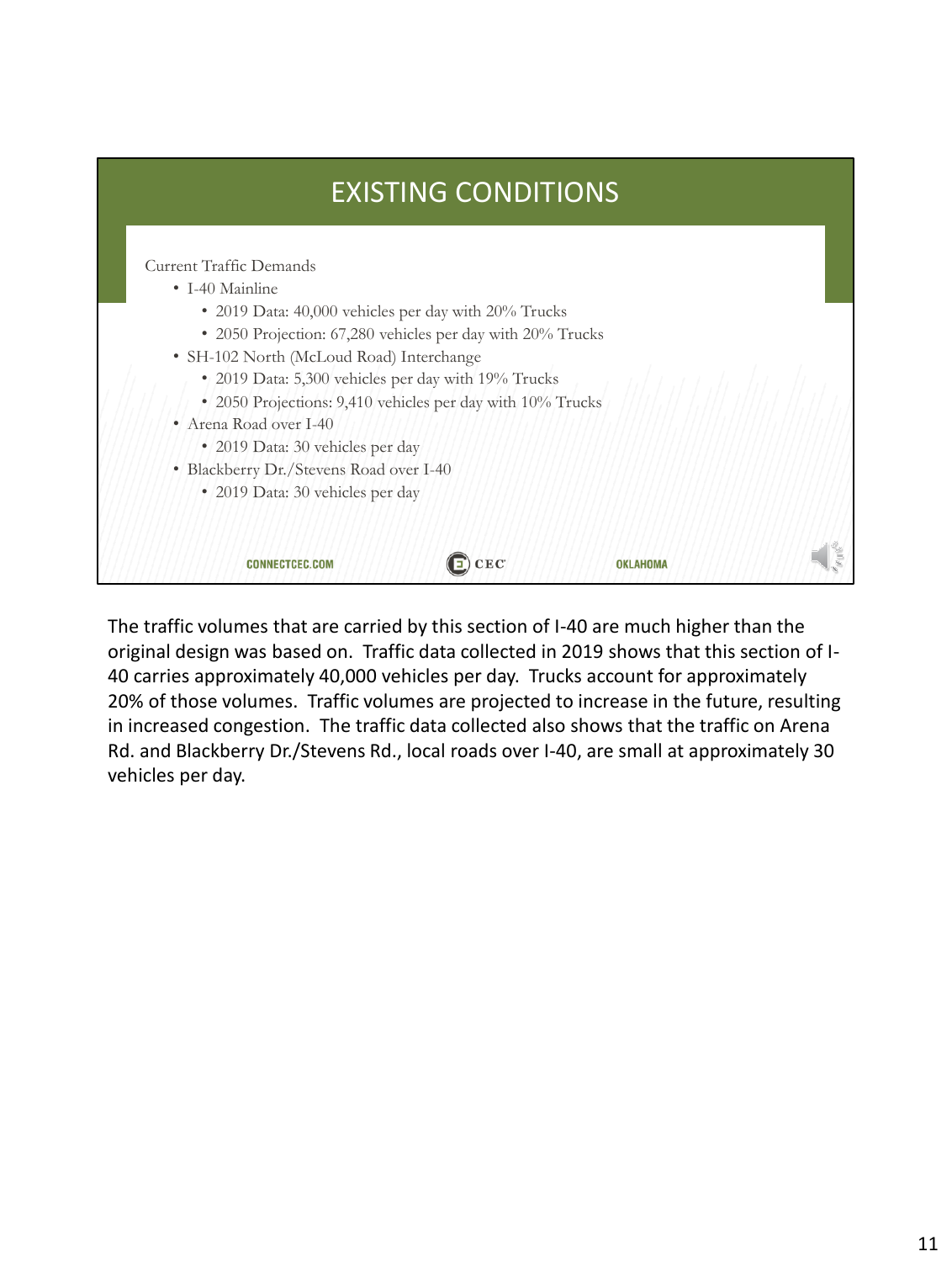

The ten-year accident history shows there has been 606 accidents recorded within this corridor. Ten of those accidents were fatalities. The top three categories were collisions with fixed objects, vehicles involved in rear-end collisions, and vehicles moving in the same direction involved in sideswipe accidents.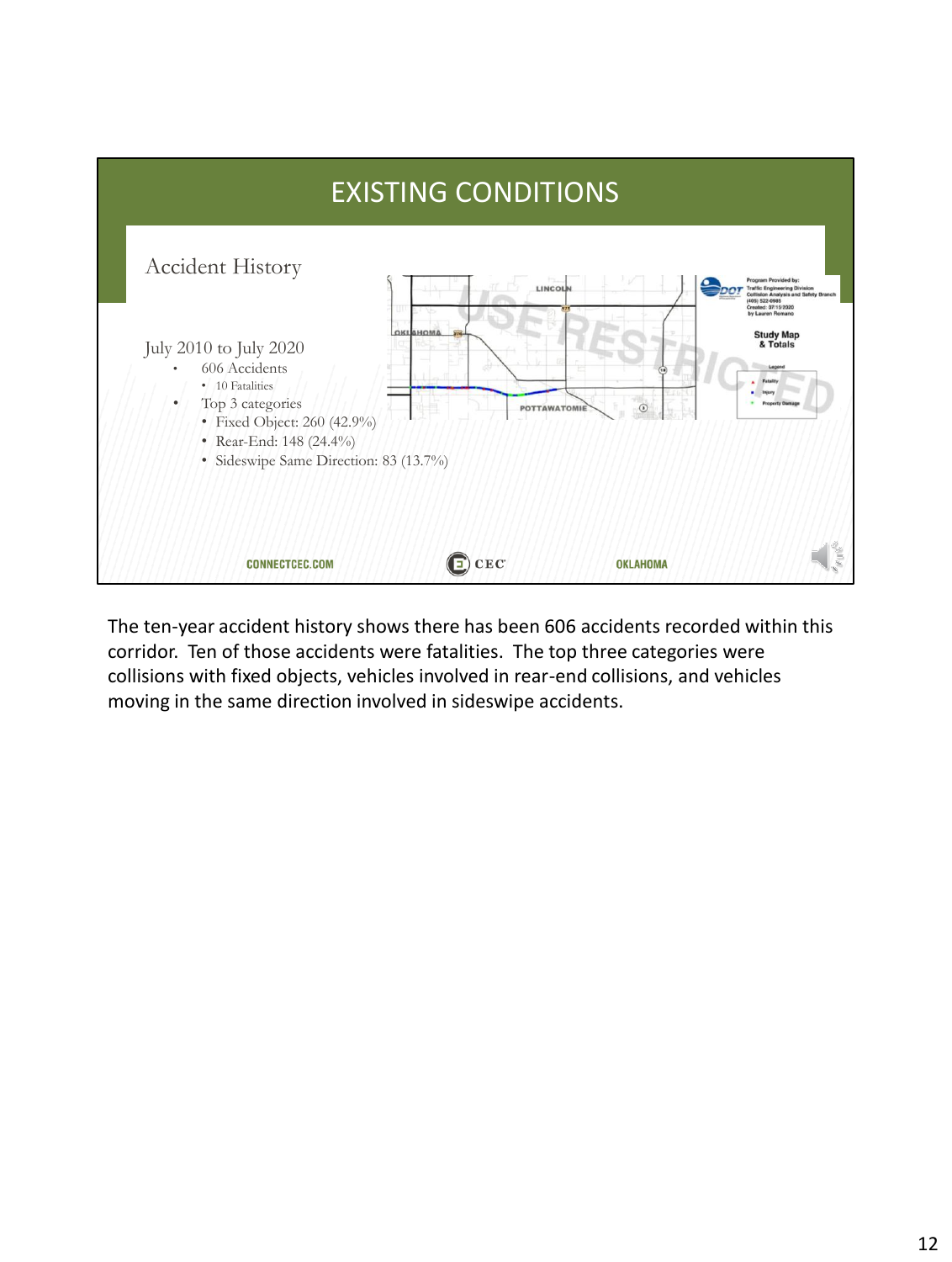

The purpose of the proposed project is to increase the traffic carrying capacity of I-40, extend the service life of the existing pavement, and replace deteriorated bridges.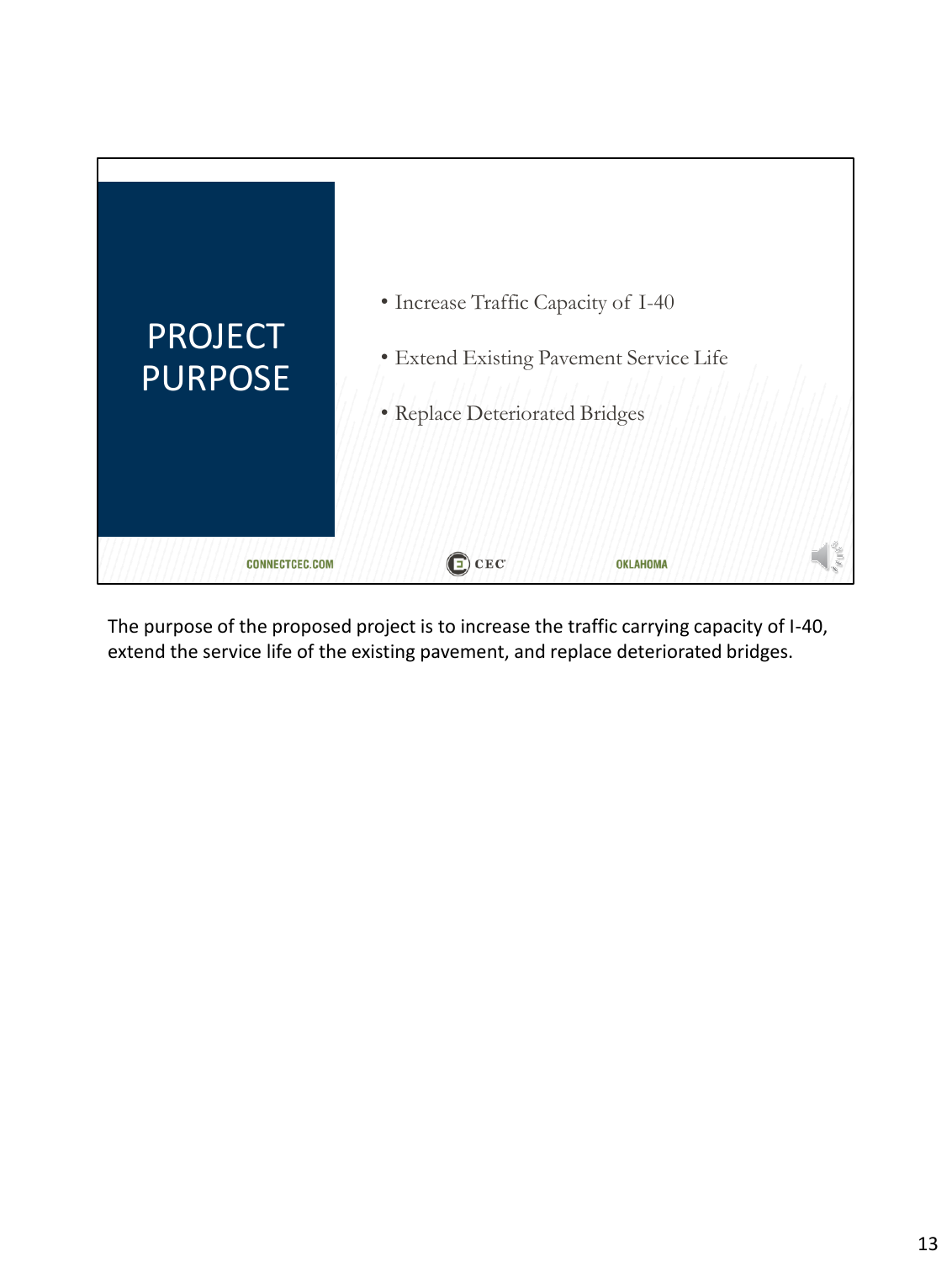

The project will increase the capacity of I-40 by adding one travel lane in each direction. In areas of the existing narrow median width of 40 feet, the additional lane will be added to the outside of the existing lanes to maintain the existing median width. The additional lane will be added to the inside of the existing pavement in areas of wide median in order to minimize the new right-of-way needed. Each direction of I-40 will have paved shoulders with widths of 12 feet for the inside shoulders and 10 feet for the outside shoulders.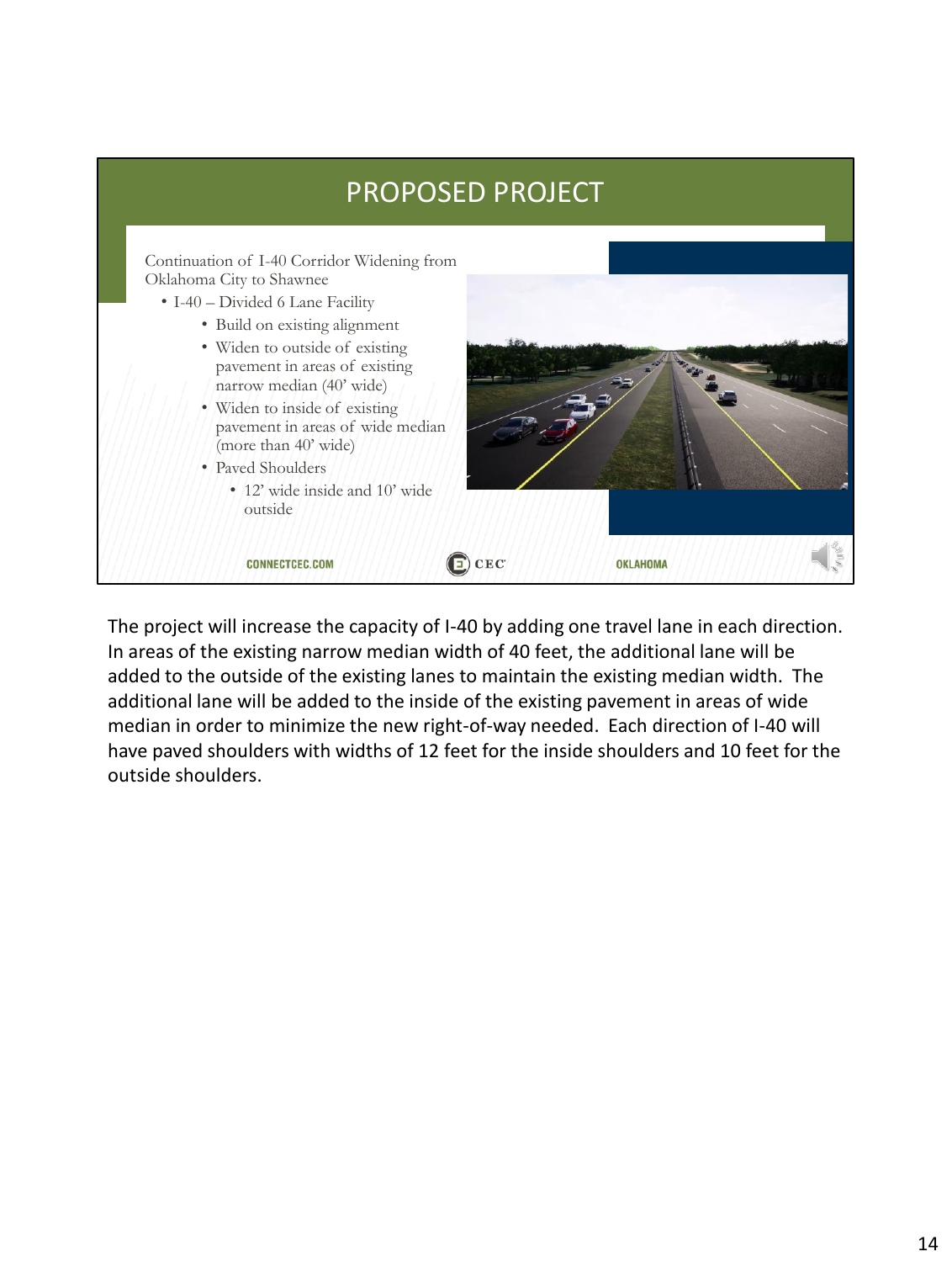

The I-40 & SH-102 North (McLoud Rd) interchange will be reconstructed as part of this project. The interchange ramps will provide additional acceleration and deceleration lengths for entering and exiting I-40 and the ramps on the south side of I-40 will be realigned to remove sharp curves. A Roundabout will be built at each of the interchange ramp intersections with McLoud Rd and one additional roundabout will be built at the intersection of a new frontage road with McLoud Rd to the north of I-40. A new frontage road is included along the north side of I-40 from McLoud Rd east to the casino property to help circulate local traffic.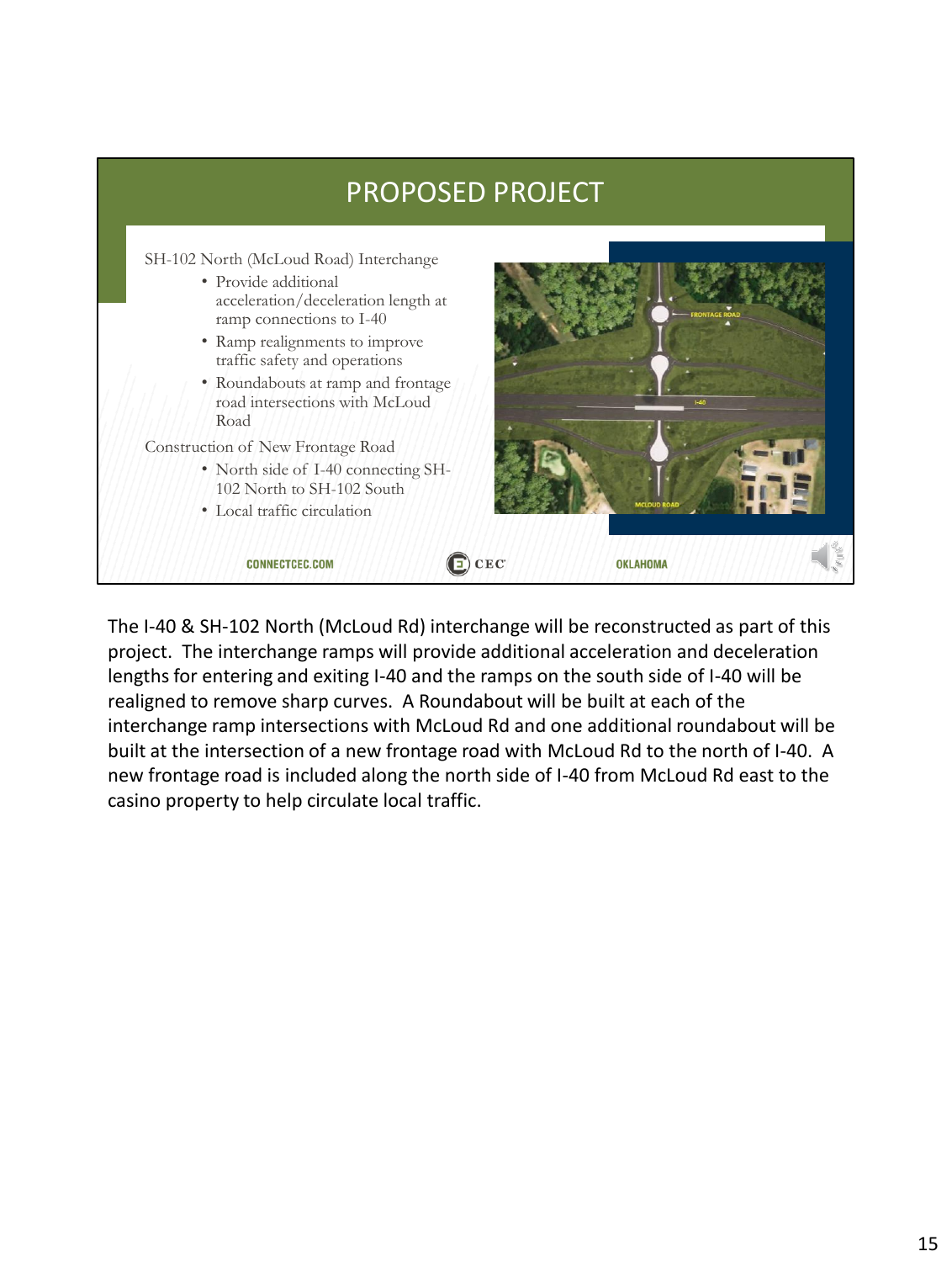

There are four local road crossings over I-40 within the project extents. From west to east those are Fishmarket Rd, Arena Rd, Blackberry Dr/Stevens Rd, and Bethel Rd. The bridges that carry Fishmarket Rd and Bethel Rd over I-40 will be reconstructed. The bridges that carry Arena Rd. and Blackberry Dr/Stevens Rd. will be removed and will not be reconstructed. The low traffic volumes at Arena Rd. and Blackberry Dr/Stevens Rd. that were noted earlier in the presentation support the removal of these bridges and the re-direction of traffic to the adjacent local roads.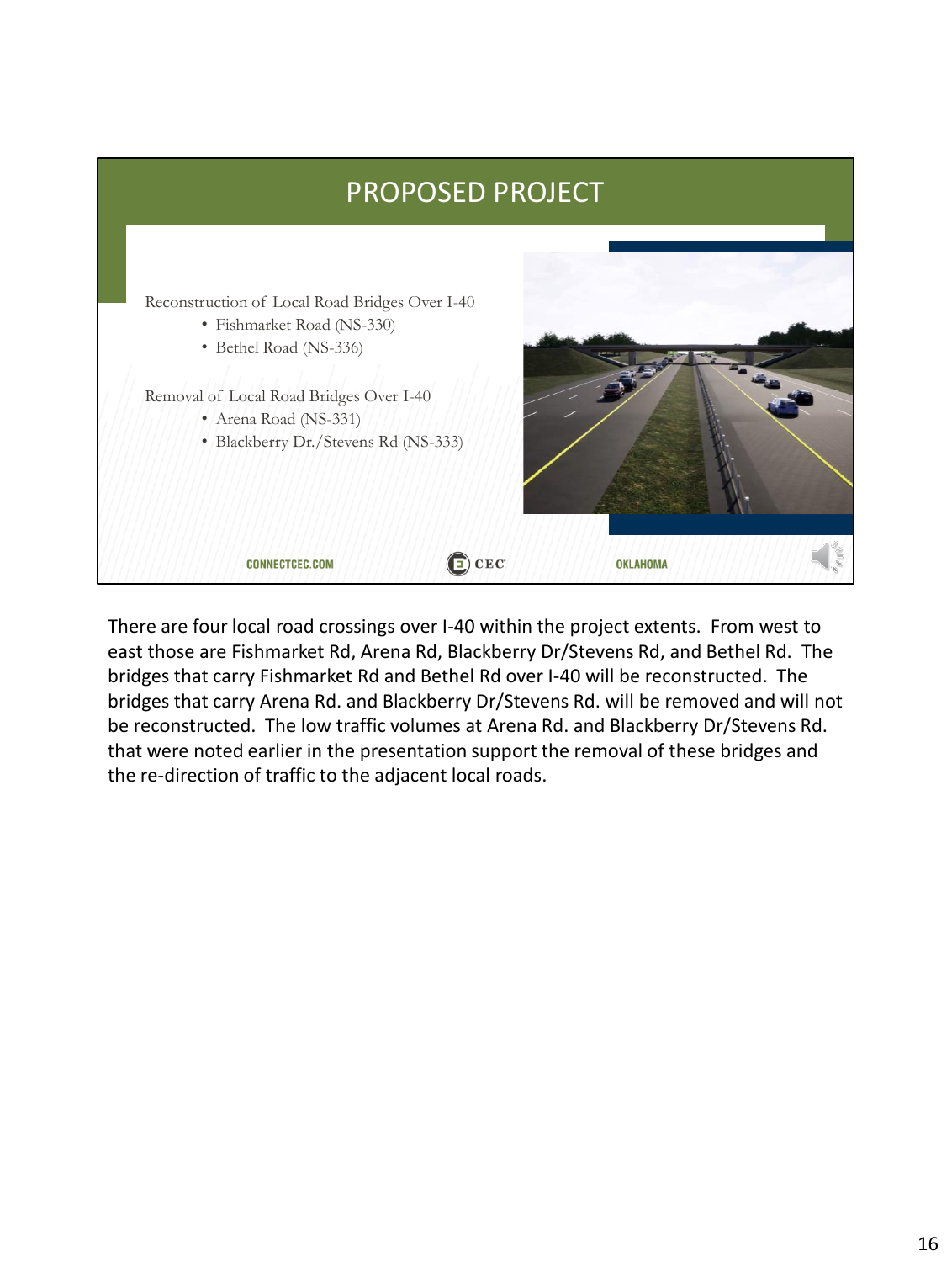# DURING CONSTRUCTION

## $I-40$

- Maintain two lanes of traffic each direction during construction
- Opportunities to speed construction with night-time work and lane reductions will be considered.

## Local Roads

- Close Fishmarket and Bethel Roads to reconstruct bridges and approach roadways.
- Maintain access on Arena Road and Stevens/Blackberry Road during reconstruction of bridges at Fishmarket Road and Bethel Road
- Short duration closure of McLoud Road for bridge removal and new beam placement

| CEC<br><b>CONNECTCEC.COM</b><br><b>OKLAHOMA</b> |  |  |  |  |  |
|-------------------------------------------------|--|--|--|--|--|
|-------------------------------------------------|--|--|--|--|--|

During construction, two lanes of traffic will be maintained in each direction of I-40, except for short duration temporary lane closures during night or non-peak travel times. Night-time work and lane reductions may be utilized in order to speed construction. Fishmarket Rd and Bethel Rd will be closed to through traffic to reconstruct those bridges and approach roadway. Traffic will be detoured to the adjacent local roads during reconstruction of those bridges. Short duration closures of McLoud Rd are anticipated for removal of the existing bridges carrying I-40 over McLoud Rd and to place beams for the new bridge.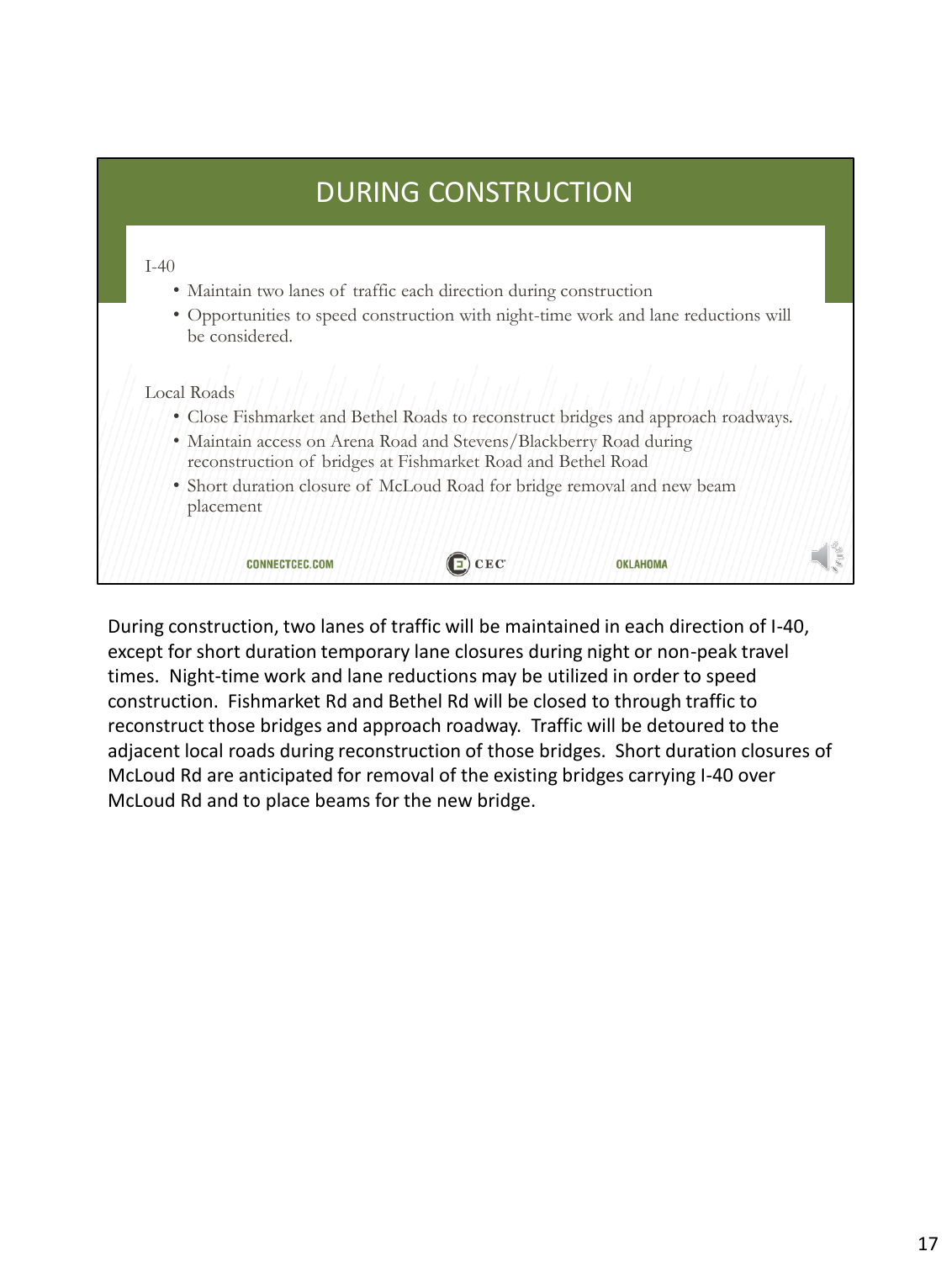

There are three separate projects included in the ODOT 8 Year Construction Plan to complete the work planned for this corridor. The first project to be built will be the middle of the three projects, which begins approximately ½ mile west of the SH-102 North/McLoud Rd interchange and extends east approximately 2.2 miles to a location west of the SH-102 South interchange. This project is scheduled to begin construction in 2022. The next project in the plan is the west project which begins at the Pottawatomie/Oklahoma County Line and extends east approximately 2.5 miles. This project is scheduled to begin construction in 2023. The project at the east end of the corridor, from the SH-102 South Interchange east approximately 2.7 miles to the US-177 interchange is planned to be the last project built in 2026. The 8 year plan has \$77 million included for these three projects and the acquisition of additional right-of-way and the relocation of utilities to clear construction is anticipated.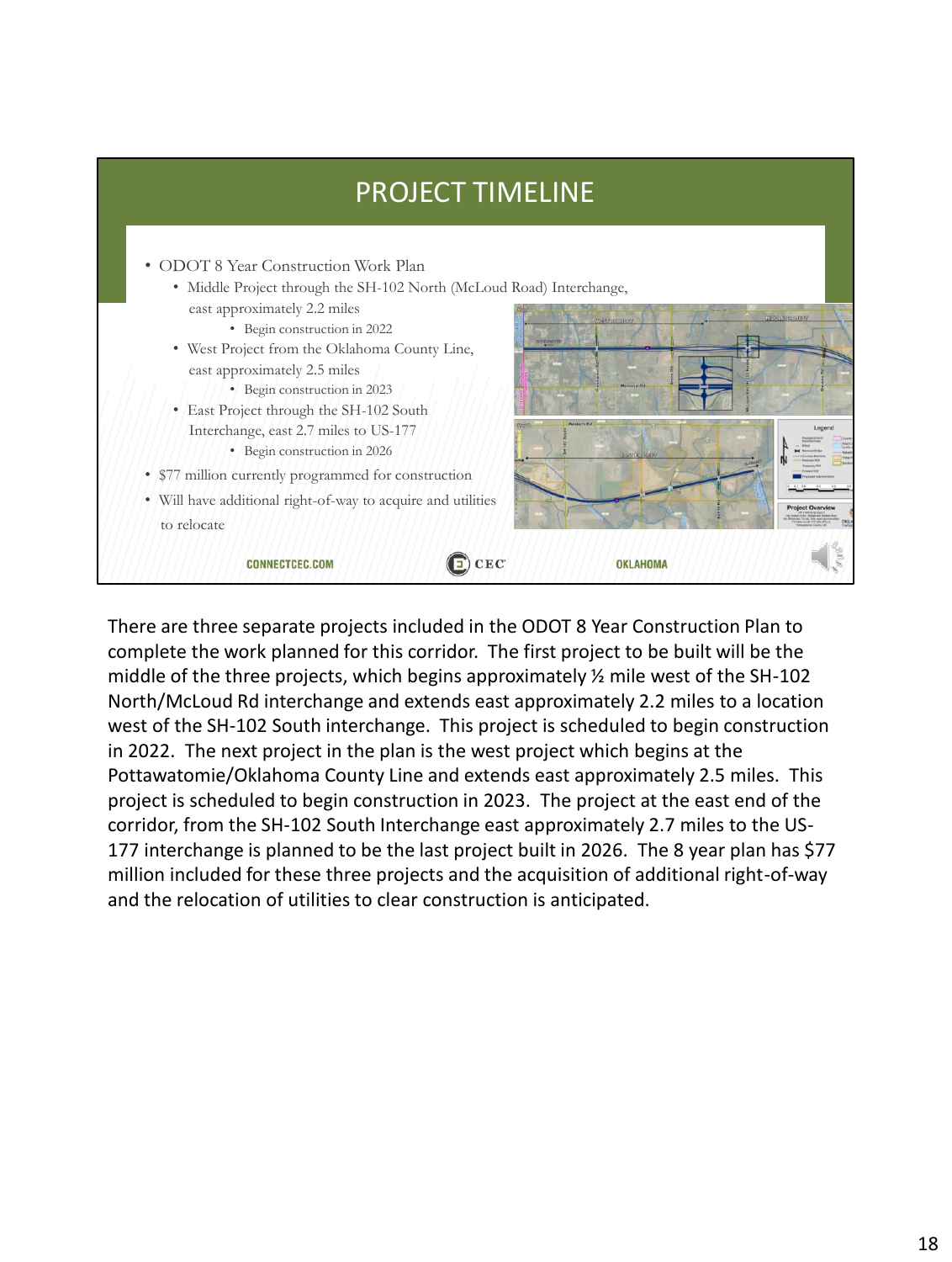

This slide shows the next steps to complete the project. We ask that you submit your comments by August 14th, 2020 so we can incorporate your feedback and finalize the design plans. If your property is affected by the project, you can expect to hear from ODOT right-of-way agents in the near future. Please view the 3D fly-through animation available with this presentation to see more information on the proposed project.